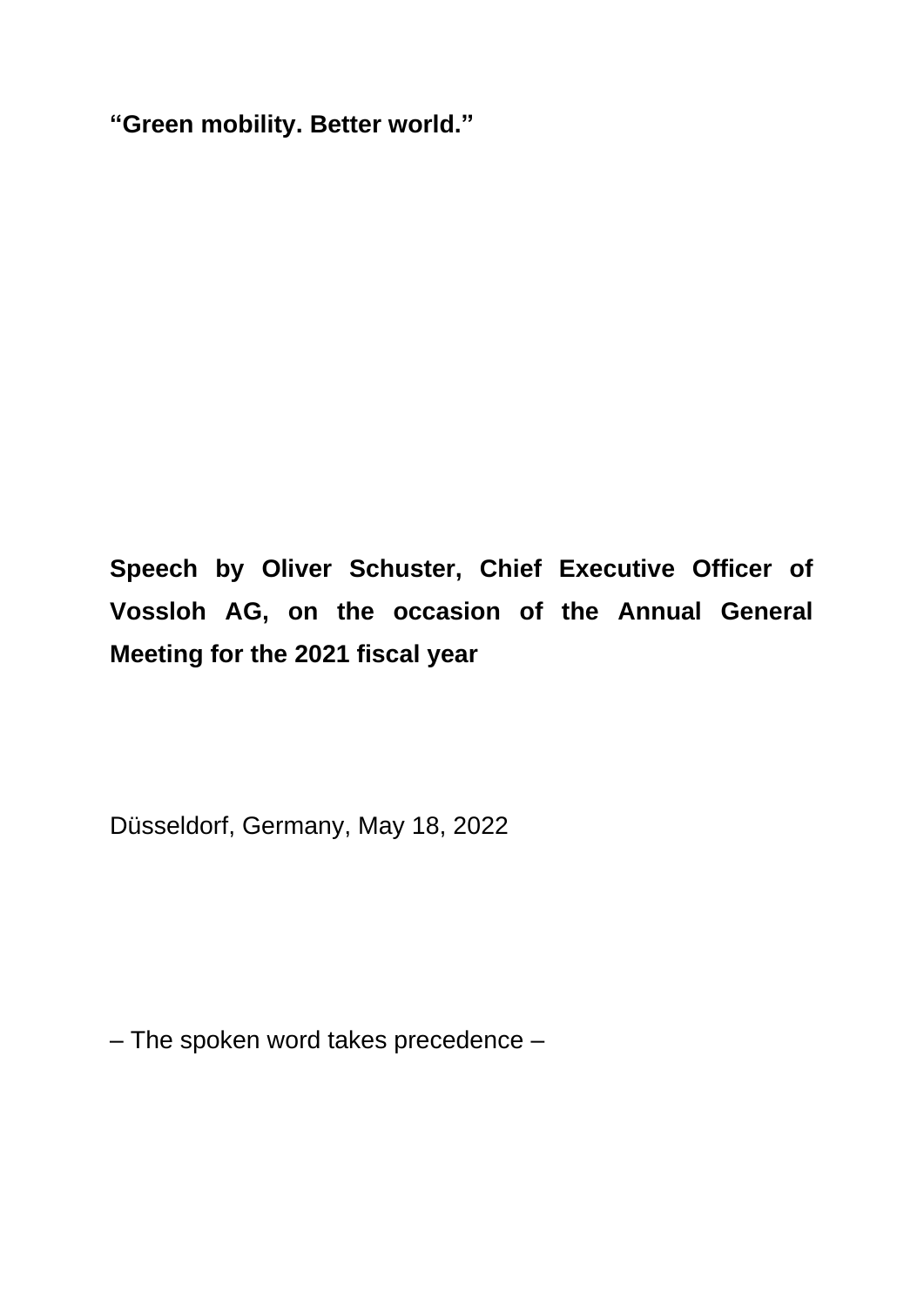## **Part I**

Thank you, Dr. Grube.

Dear shareholders of Vossloh AG, representatives, guests,

On behalf of myself and my colleagues on the Executive Board, Mr. Jan Furnivall and Dr. Thomas Triska, I would like to welcome you to our Annual General Meeting.

Even though it would have been possible to hold this event in person under the current coronavirus rules, we have decided to hold our Annual General Meeting virtually again this year. In addition to protecting everyone's health, we felt that this was the right choice due to the amount of time that would be required to design and prepare such an event in a legally compliant manner and the associated uncertainty regarding the further course of the pandemic. I ask for your understanding in this regard. My colleagues on the Executive Board and I very much regret that we will once again not have an opportunity to speak with you in person. After all, you, our shareholders, have entrusted us with the management of your company, and, in my experience, trust requires personal contact. I hope that next year's Annual General Meeting will be held under more favorable conditions so that I will be able to welcome you all here in person.

We have done everything we can to provide the most constructive framework possible given the current circumstances. That includes making sure that the key points of the speeches to be given by Board members today were available ahead of time so that you had an opportunity to prepare your questions and comments.

As usual, in the first part of the Executive Board presentation, I will invite you to join me in reviewing the most significant events of the past fiscal year for Vossloh AG. Dr. Triska will then take over and go through some key financial indicators in detail to give you a more indepth picture of the events that occurred during the period under review. He will also briefly discuss the results for the first quarter of 2022. I will then take a look ahead and let you know about our strategic objectives and expectations for the 2022 fiscal year.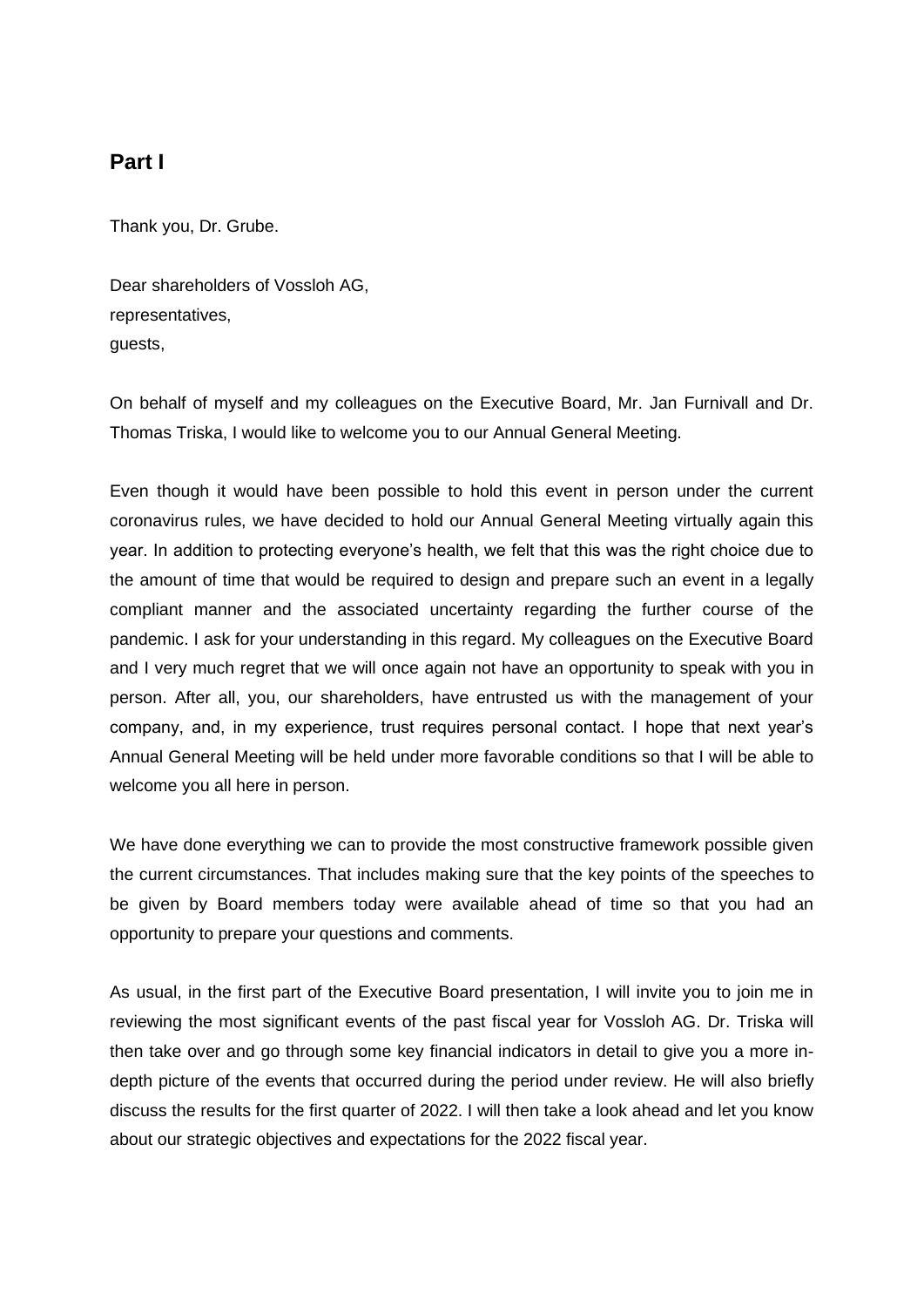Let's start by looking back at 2021. I'm sure most of us were feeling hopeful at this point a year ago that the coronavirus pandemic would soon be over. As we all know, that was not the case. We have not seen a return to the normality we were accustomed to before the pandemic began in 2020 – quite the opposite. The economic side effects of disrupted supply chains, regional lockdowns and unprecedented increases in the price of materials, energy and logistics services have shaped our new reality – a reality that will continue to pose significant challenges to people and companies worldwide for a long time to come. I will come to the implications for Vossloh in a moment.

But 2021 was much more than simply year two of the pandemic. Ladies and gentlemen, Vossloh is an international company. We employ around 3,700 people in 80 Group companies with 35 manufacturing locations in 30 countries around the world. We supply products and services to more than 100 countries. I mention this because Vossloh and the performance of our team during the past fiscal year cannot be viewed in isolation from what is happening in the world around us. We are integrated into the societies in which we do business. Public-sector customers and, by extension, the governments behind them, make up a significant part of our customer base. So let me remind you of some of the events that occurred in 2021 before I go on to talk more specifically about Vossloh.

The United Kingdom left the EU single market and customs union on 1 January, 2021. I am sure that you are all familiar with the consequences of the UK taking this step. In the USA, Joe Biden was sworn in as the new president. Militant supporters of his predecessor stormed the Capitol. The US population is divided. In Russia, the government cracked down on demonstrations against the arrest of opposition leader Nawalny. Russia increased its defense budget five times within one year; this went largely unnoticed by the West. The reason for Russia's increased defense budget are now crystal clear. A brutal war of aggression against a peaceful neighbor in the heart of Europe, with thousands of lives needlessly sacrificed on both sides. We are horrified by this ongoing situation, and our deepest sympathies go out to everyone who has been affected, particularly the people of Ukraine.

The container ship Ever Given blocked the Suez Canal for days, an event that had a serious impact on global trade – another blow to supply chains already massively disrupted by the pandemic. Climate change also left its mark on 2021. Catastrophic flooding in parts of Rhineland-Palatinate and North Rhine-Westphalia cut a swathe of devastation through our country and left many people homeless. A heat wave rolled across southern Europe, leaving devastating forest fires and death in its wake. When international troops pulled out of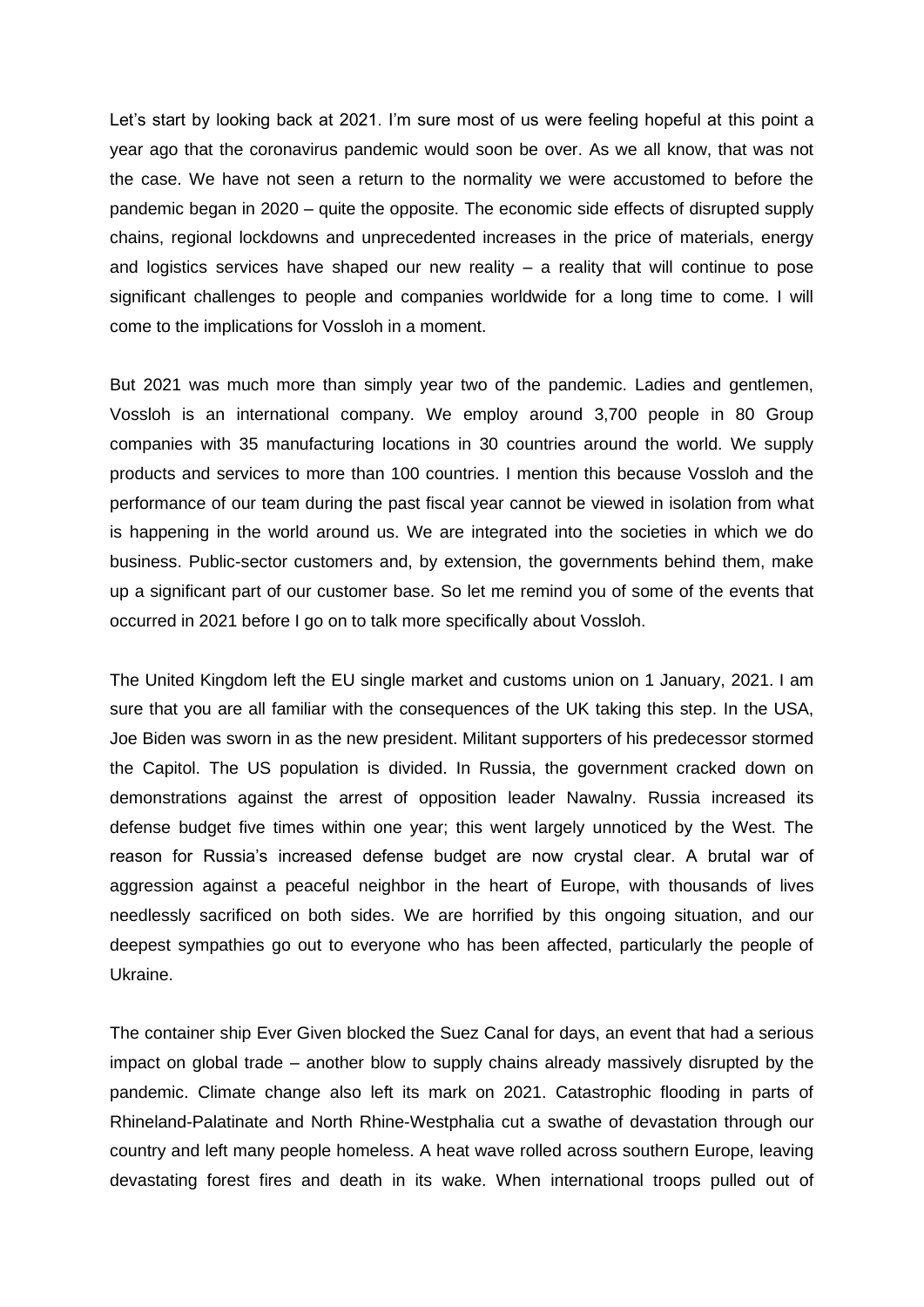Afghanistan, the Taliban took power again after 20 years. People are leaving their countries in panic. In Belarus, refugees were used as political leverage. Forgotten crises such as those in Syria, Yemen, Sudan, Congo or Venezuela caused enormous suffering and forced people to flee. In Germany, Olaf Scholz became Chancellor when Angela Merkel stepped down after spending 16 years in the position. Of course, he had no way of knowing the enormous challenges he would face soon thereafter. Inflation reached 5.3% in in the EU in December 2021, with the rate slightly higher in Germany. This was largely driven by a rise in energy prices. These figures were breathtakingly high at the time, but would be welcome now.

All of these factors and many others had and continue to have a direct or indirect impact on our business. The world around us is becoming more complex and global change is picking up speed. What's true today may not be true tomorrow. Simply extrapolating into the future has finally had its day as a forecasting tool; linear thinking is no longer fit for purpose. Instead, situations need to be re-evaluated on a consistent basis. Now more than ever, the ability to maintain an unwavering focus on what is truly important plays a key role in a company's success. A clear corporate strategy supported by the entire organization and a robust system of values to be used as touchstones for our daily decisions provide guidance and security. An internationally diversified customer base helps to level out regional fluctuations in demand and keep the Group as a whole on track. Even in difficult times, the foundation of our long-term success remains a product and service portfolio that sets itself apart from the competition for the benefit of the customer as well as technological leadership and a commitment to innovation. And let's not forget the importance of a business model that is supported by long-term megatrends and is fit for the future. Despite all of the crises and adversities that we faced in 2021, Vossloh had a successful year due to its diligent focus on these success factors in recent years. This focus will keep us successful in the future.

In the 2021 fiscal year, we remained consistent on our course of sustainable and profitable growth and further strengthened our position in the international market. Without wanting to cover issues which Dr. Triska will address in detail, I would like to mention three key figures which clearly illustrate how well Vossloh is performing: In 2021, Vossloh's orders received reached €947.6 million, even exceeding the high prior-year level of €915.5 million by 3.5 percent. Compared to 2020, we were able to increase our sales by 8.4 percent to  $\epsilon$ 942.8 million. This puts us at the upper end of the guidance for the capital market, which had already been revised upward in July 2021. EBIT increased from the previous year's comparable figure of €57.5 million to €72.3 million, corresponding to an improvement in the EBIT margin of 1.1 percentage points to 7.7 percent. In light of the drastic rise in the price of raw materials, energy and logistics services, which impacted our 2021 earnings to the tune of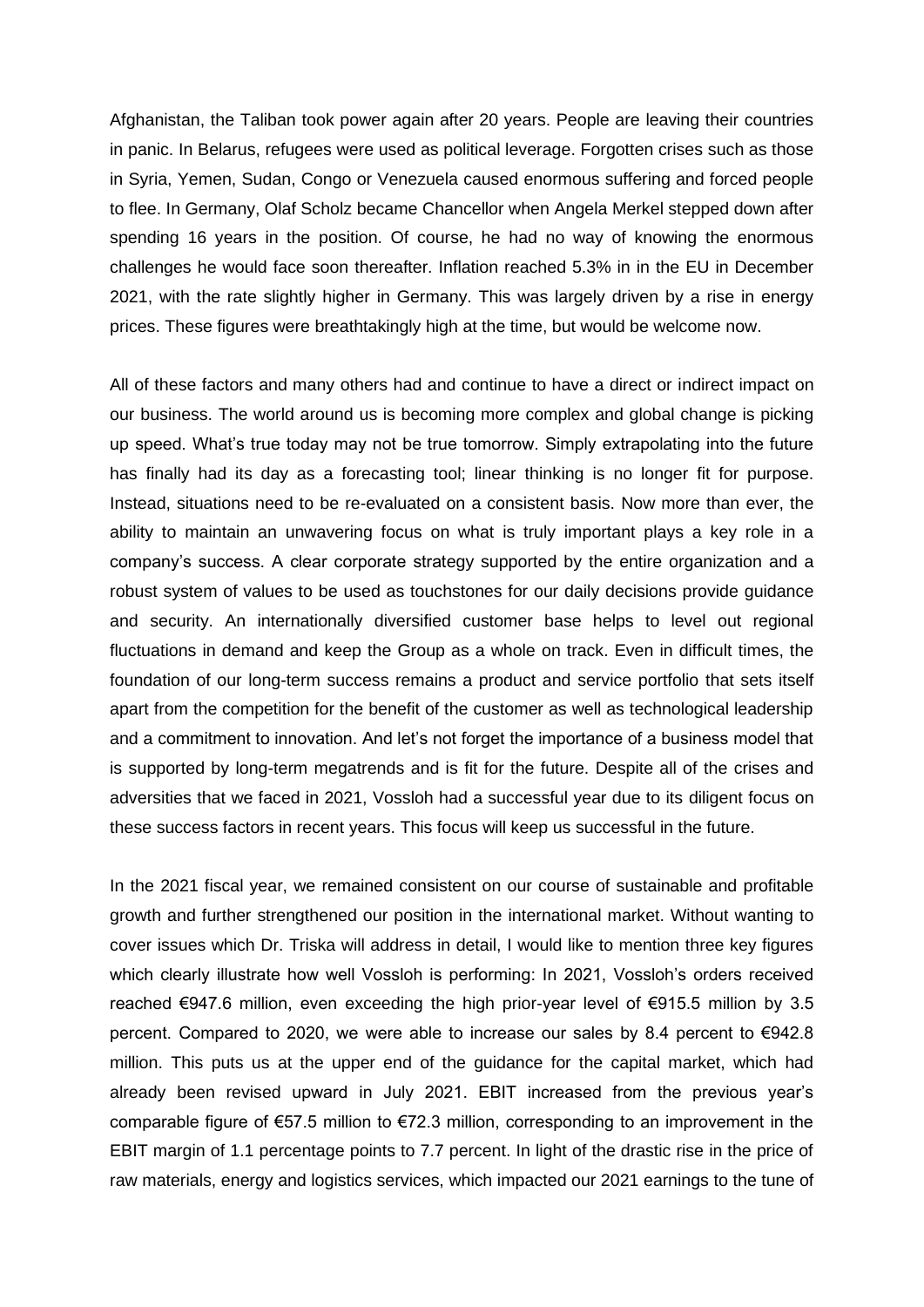over 10 million euros, I think this is a truly remarkable development. We can be more than satisfied with these results. 2021 was another truly successful year for Vossloh! And when I say this, I do so in memory of our former major shareholder, Mr. Heinz Hermann Thiele, who passed away in 2021. Dr. Grube had already said some kind words in his honor. I wish he was still with us so that he could see how Vossloh has continued to develop. Like many of you, dear shareholders, he stood by us during the difficult years of realignment. He guided and advised us over the years in his role as Supervisory Board Chairman and he was with us as a friend every step of the way. And he has left us something that will stand the test of time: A vision of Vossloh as a leader in the global market for rail products and services. And the Executive Board will not let up in our efforts to make this vision a reality.

Let us now have a look at some of the most important milestones of the past fiscal year. I would like to start with an event that took place in February 2021. We were one of the first companies in Germany to place a sustainability-oriented hybrid note with a total nominal amount of €150 million. Financing instruments of this kind are called hybrid notes because they combine the best aspects of debt financing and equity. Hybrid notes are recognized as equity in the balance sheet in accordance with IFRS accounting principles. The interest payments to be made are considered tax-deductible operating expenses, unlike dividends. By placing this note, we were able to release funds to repay debt and significantly strengthen our balance sheet structure. This hybrid note also clearly reflects our commitment to sustainability. The redemption amount of the note depends to a certain extent on the assessment of our sustainability performance by specialized, independent and wellestablished rating agencies. We don't just talk about sustainability because it's fashionable. We allow ourselves to be measured on the basis of the actual results of our work. The financial flexibility we have gained has an important role to play in the consistent implementation of our corporate strategy. Let me give you an example:

Our acquisition of Dutch company ETS Spoor B.V. at the end of July 2021 was another milestone on the way towards strengthening our position in the rail infrastructure market. ETS Spoor is a trading company specialized in providing rail infrastructure with which we have had a successful partnership for many years. The acquisition adds complementary products to our portfolio while also laying the foundation for professionalization and the expansion of our trading business. The acquisition also gives us direct access to important customers that we previously served indirectly through ETS Spoor. Dutch customers, and in particular the state infrastructure operator ProRail, are playing a pioneering role on an international scale due to their increasing reliance on future-oriented business models in the area of rail infrastructure and efficient maintenance. And it is precisely in this area that we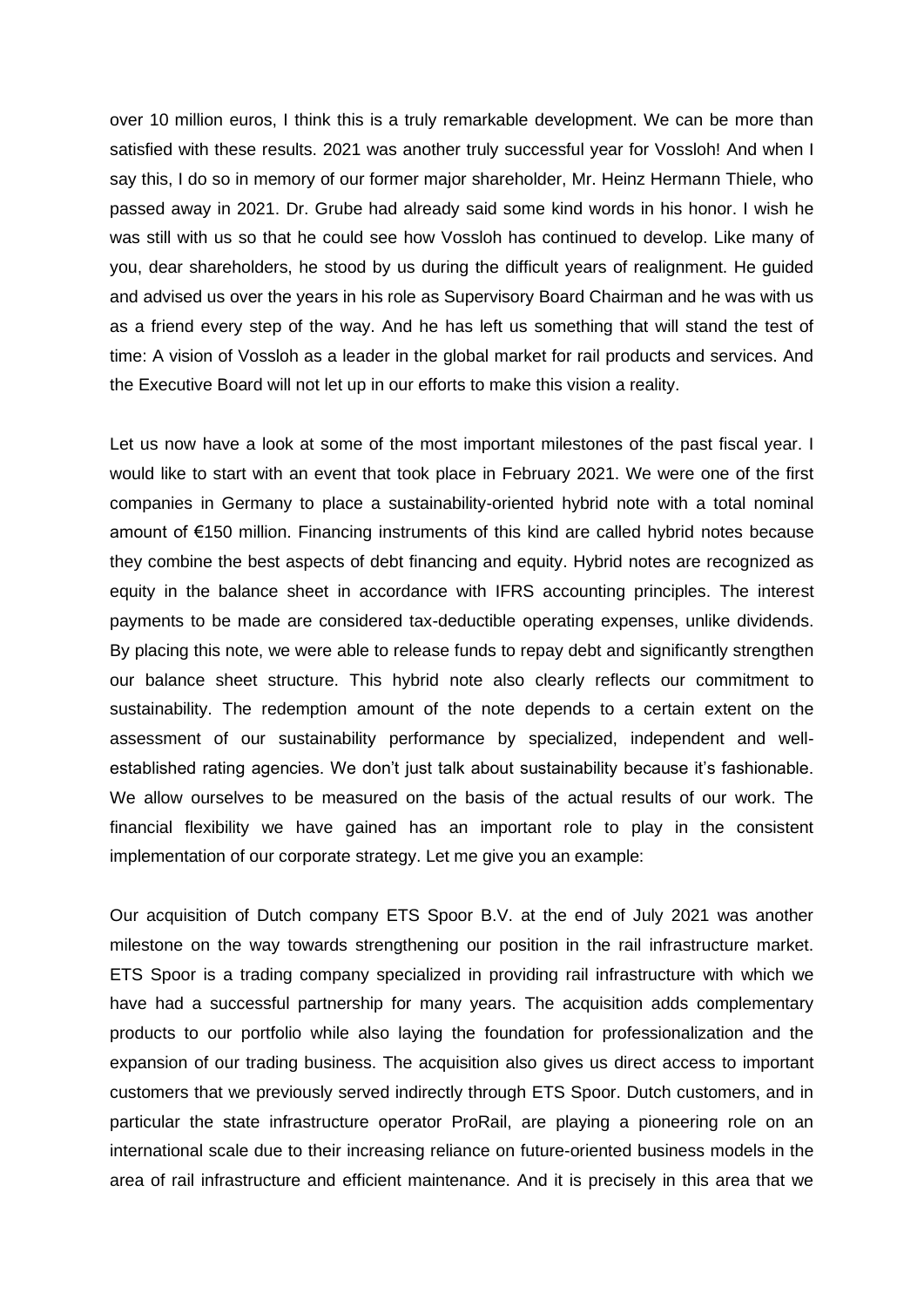can contribute our uniquely comprehensive understanding of rail infrastructure and create maximum value for our customers. We are developing and testing the maintenance models of the future to this end.

As I mentioned earlier, 2021 was also an extremely successful year in terms of our sales successes. The orders received of €947.6 million already mentioned were just higher than our sales revenues. The ratio between the two key indicators, known as book-to-bill ratio, is therefore slightly greater than one. Even seen individually, this is a positive sign. However, it becomes all the more remarkable in light of the fact that sales revenues increased significantly year on year. But there's more. In addition to projects which are reported under orders received immediately after they are won, our sales team also established what are known as framework agreements worth well over €200 million. These agreements are only included in orders received when the customer makes orders under the contract. We signed long-term framework agreements for the supply of switch components and systems with the state rail operating companies in Australia (ARTC), the Netherlands (ProRail) and Norway (BaneNOR), and with the Brussels Transport Authority (STIB) in Belgium. We also signed a framework agreement for concrete ties with Australian customer Queensland Rail.

Also worthy of particular mention at this point is the fact that more and more customers are factoring in sustainability aspects when they assess bids. For example, in addition to performing well on the technical and economic aspects of our bid, ProRail was also impressed with our sustainability performance. As a result, the lion's share of the volume was awarded to Vossloh – a major success and recognition of all of our efforts in this area.

Other major sales success stories in the past fiscal year included an order from Turkey for the supply of infrastructure components which will be needed over the next four years for the construction of a new high-speed line in the northwest of the country. It is also particularly pleasing that we were again awarded a contract worth €30 million to supply rail fastening systems for the construction of a high-speed line in southern China. The People's Republic of China already has a high-speed rail network of almost 40,000 kilometers linking the major cities in the Middle Kingdom. This network is already longer than all other high-speed networks in the world combined and is due to be expanded significantly over the coming years. We are confident that we will continue to benefit from this trend and have already received two further large orders of this kind from China in the current year.

We were also awarded some important projects in Germany in 2021. We helped Deutsche Bahn to renew its high-speed line between Hamburg and Berlin. Vossloh delivered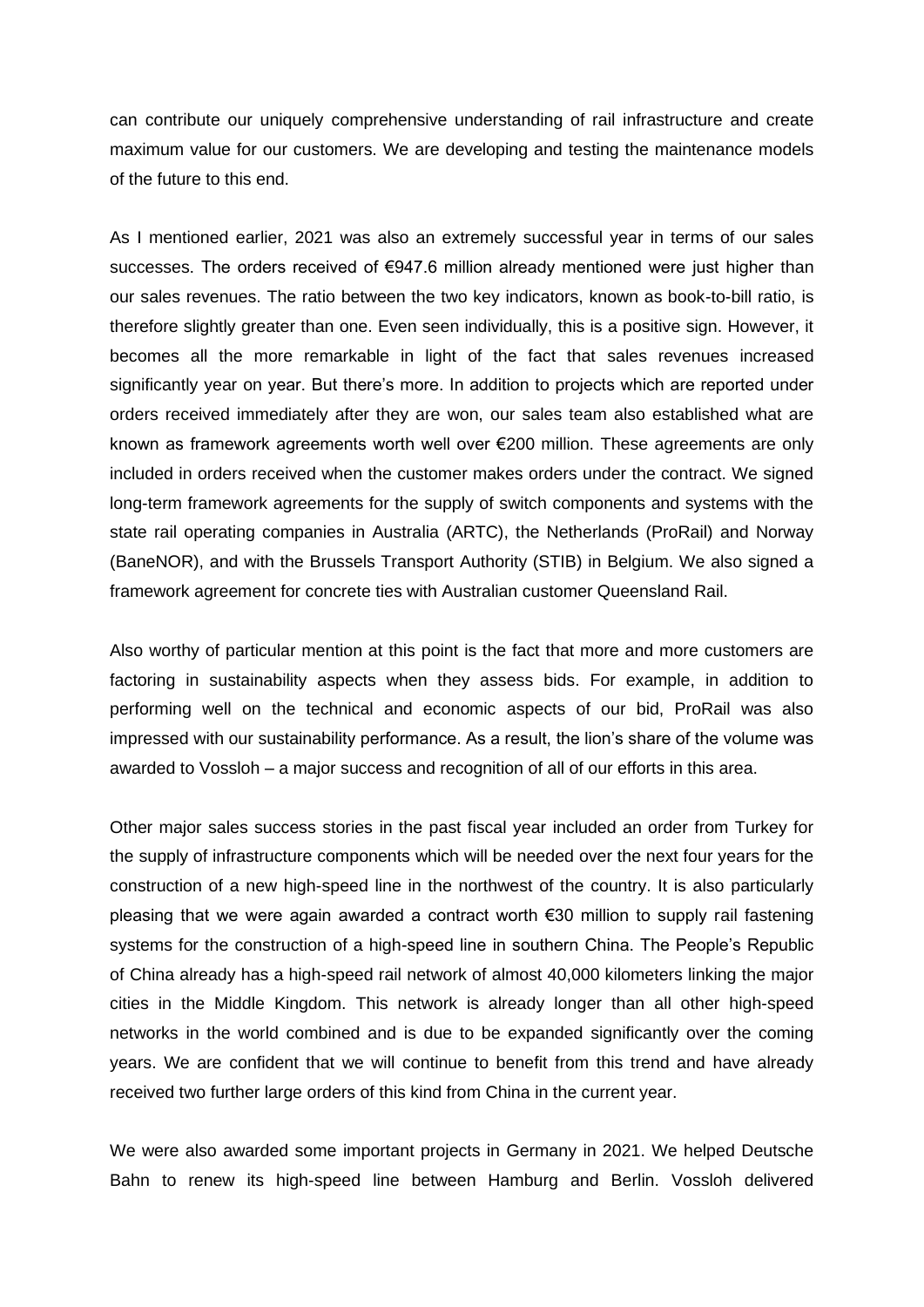prefabricated long-rails with a total length of around 400 km from its welding plants just intime, and was solely responsible for the rail logistics.

We were also able to strengthen our position as an asset management specialist. We established Vossloh Rail Services Italia in Italy as an independent provider of servicing activities. Customers there are increasingly paying attention to optimizing the life cycle costs of their rail networks and are therefore very interested in our products and Vossloh's comprehensive range of services, with a focus on digital condition monitoring and our preventive and patented high-speed grinding technology. Italy is therefore one of the first markets to use our innovative HSG-City equipped with measurement technology. When it comes to interpreting the condition data and putting together customized maintenance programs, our holistic understanding of products, systems and services pays off. The flagship project investigating the digital recording of switch conditions that Vossloh ran with Swedish customer Trafikverket is further proof that our strategic approach is paying off and that we are on the right track for the future.

In the past fiscal year, we completed the "Factory of the Future" at our company's headquarters in Werdohl after many years of planning and hard work. The highly automated manufacture of rail fastening systems is running at full speed in the factory's production halls. Carbon emissions are around 30 percent lower than at the old factory. We also plan to install a solar system on the roof of the factory building in the current fiscal year to generate our own sustainable electricity. In the future, our plant in Werdohl will produce up to 50 million tension clamps each year. The lead times for our products have been shortened significantly, giving us a decisive advantage over the competition. The integration of a plastics production facility has significantly increased the level of vertical integration within the company. A stateof-the-art coating system makes it possible to apply a range of protective coatings to the tension clamps manufactured at the plant. In response to customer requirements, the innovative, self-healing Vossloh-Protect zinc lamella coating can now be applied directly as part of the interlinked process. Against this backdrop, we were able to decisively consolidate our leading position in the market for flexible rail fastening systems. In Germany, for instance, we succeeded in significantly increasing Vossloh's share of the rail fastener market to become the market leader once again.

Dear shareholders, no assessment of Vossloh would be complete without looking at what constitutes the true value of our company. And no balance sheet analysis, no matter how sophisticated, can bring this value to light, as it consists of the people who work for this company. It's these people that make the difference. Because they are the ones who win the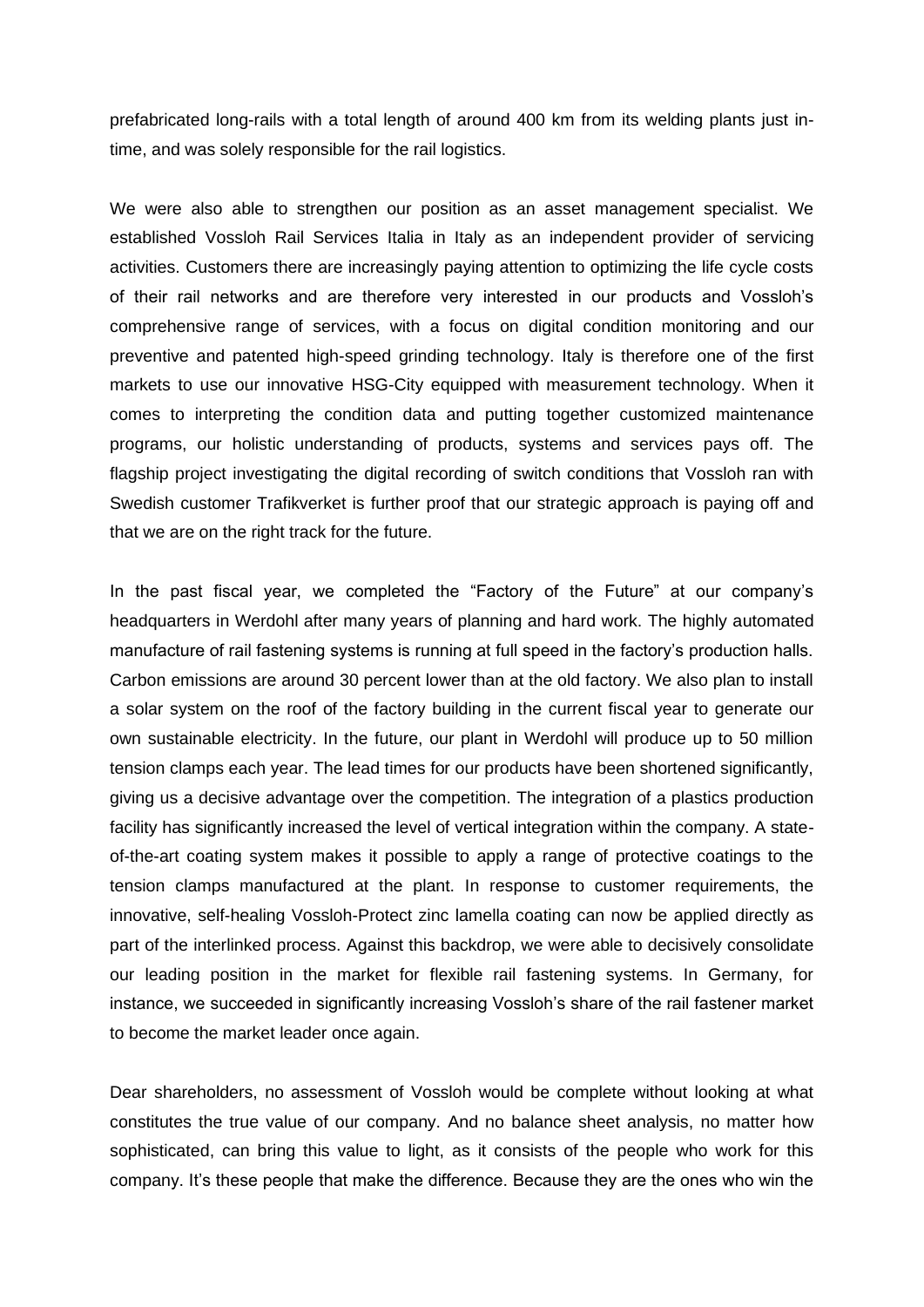orders, who overcome challenges; they are the source of innovation, the ones who build trust with suppliers and clients; it is they who are Vossloh's public face. These people live out and embody Vossloh's values: Passion, excellence, entrepreneurship, trust and respect as well as sustainability. They make it possible for us to improve a little every day. We also used the 2021 fiscal year to launch an extensive efficiency initiative called "Fit4Future." As part of this initiative, our employees can suggest measures to make their day-to-day work more efficient, with a particular focus on preventing the waste of materials, energy, working hours and money. Over 650 ideas were submitted by more than 500 participants during the reporting period. This level of response was both surprising and overwhelming for us. We managed to put more than 180 of the ideas into practice by the end of 2021 alone. All for the good of Vossloh and therefore for your benefit, ladies and gentlemen. At this point, I would like to thank all our employees on behalf of myself and my two colleagues on the Executive Board for their great commitment, perseverance and loyalty in the past year.

Ladies and gentlemen, I hope that after I wind up my remarks you will share my view that the Vossloh Group has taken another decisive step forward in the past fiscal year. In light of our performance in the 2021 fiscal year and due to the Vossloh Group's extremely sound balance sheet and financial structure, Vossloh AG's Executive and Supervisory Boards are today proposing to you the distribution of a dividend of €1.00 per share. This equates to a total dividend payout of around €17.6 million.

Thank you for your trust. I would like to assure you that we will continue to do everything we can to consistently improve your Company and further strengthen Vossloh's position in the international market.

Thank you for your time.

I will now hand you back to Dr. Grube.

============

## **Part II**

Ladies and gentlemen,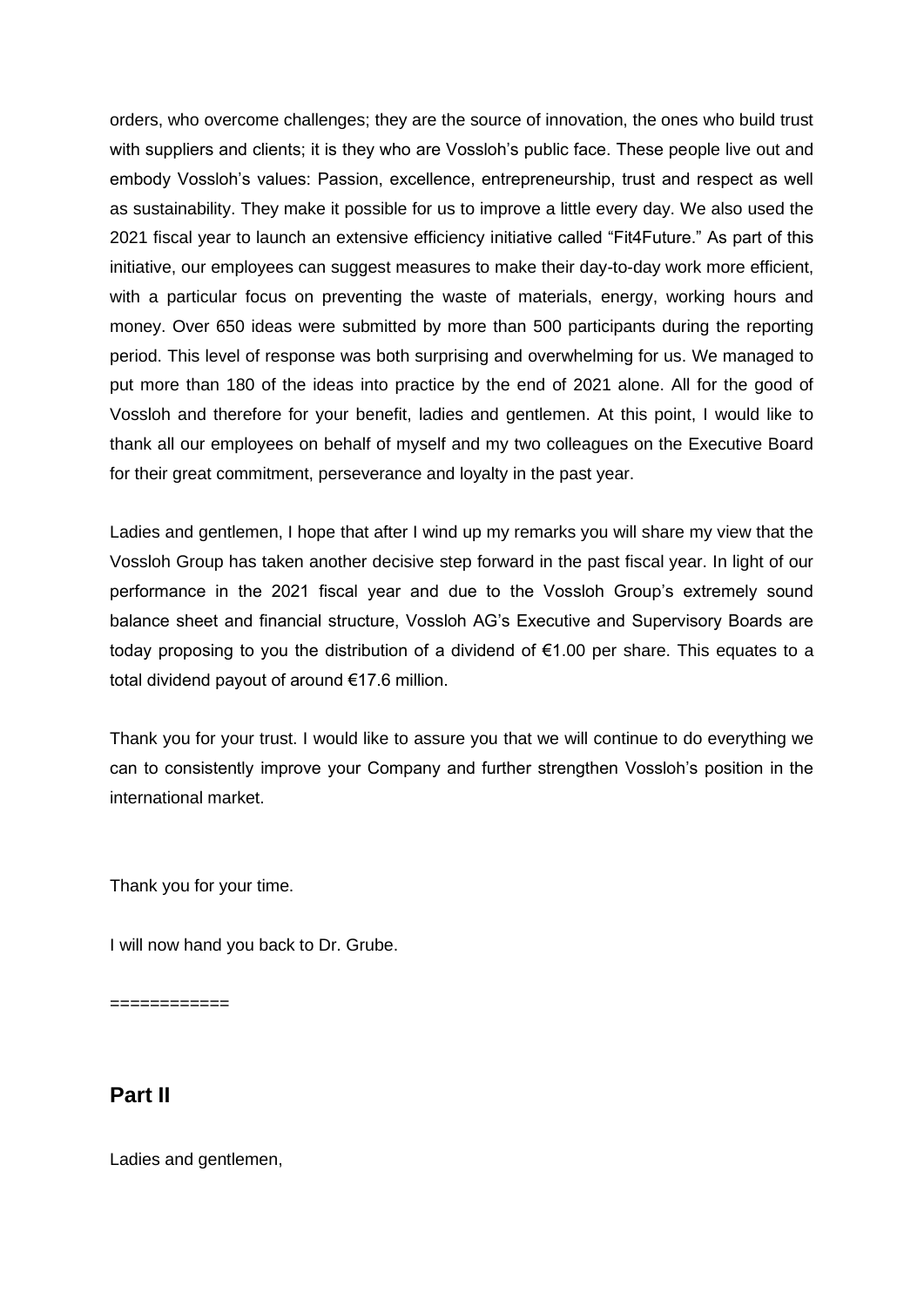I would like to take a look ahead with you in the second part of my speech.

Megatrends such as population growth, urbanization and globalization will present both challenges and opportunities for us in this century. These trends are already pushing existing mobility concepts to the limits of their capacity and beyond. In metropolitan areas, rail-based passenger transport has become the only alternative. The division of production and consumption is leading to steadily increasing flows of goods. At the same time, companies from all sectors of the economy are coming under more and more pressure to meet an increasingly demanding set of environmental requirements. Rail is the only means of transportation capable of striking the balance between meeting the steadily increasing demand for transportation and achieving climate targets in order to protect our environment. No other method of transport is more environmentally friendly or better at using electricity from renewable energy sources. Rail is also unique in its ability to ensure the reliable and safe transport of both large numbers of people and large quantities of goods. Rail is therefore the answer to some of the most pressing and significant issues of our time.

Our efforts to limit global warming won't be successful unless we shift a significant amount of road and air traffic onto our rail networks. For example, did you know that a domestic flight generates 254 grams in greenhouse gas emissions per passenger and kilometer? That's 42 times as much as a high-speed train, where the equivalent figure is only 6 grams. A car being used by a single person generates 171 grams on average. This is one of the reasons why virtually all governments around the world have developed or are working on climate action plans. And even though these plans might differ in some respects, they have all recognized the undisputed ecological advantages of rail as a mode of transport, as well as how significant the need to take action is.

For more than a decade, the share of freight transported by road within Europe has been around 75 percent. Based on the most recent figures published by Eurostat, the rail network handles less than 18 percent of freight on average across Europe. In Germany, this figure actually saw a slight decline recently, falling from 19.6 percent in 2017 to 18 percent in 2020. The exact figure for 2021 has not yet been determined, but is expected to increase slightly to just 18.2 percent. This shows that the potential for growth is enormous. Rail will inevitably have to grow significantly in importance over the coming years and decades. The crucial factor for Vossloh is that in order to shift more traffic onto rail networks, you need to have rail infrastructure which works well and has a high level of availability. But more on that in a moment.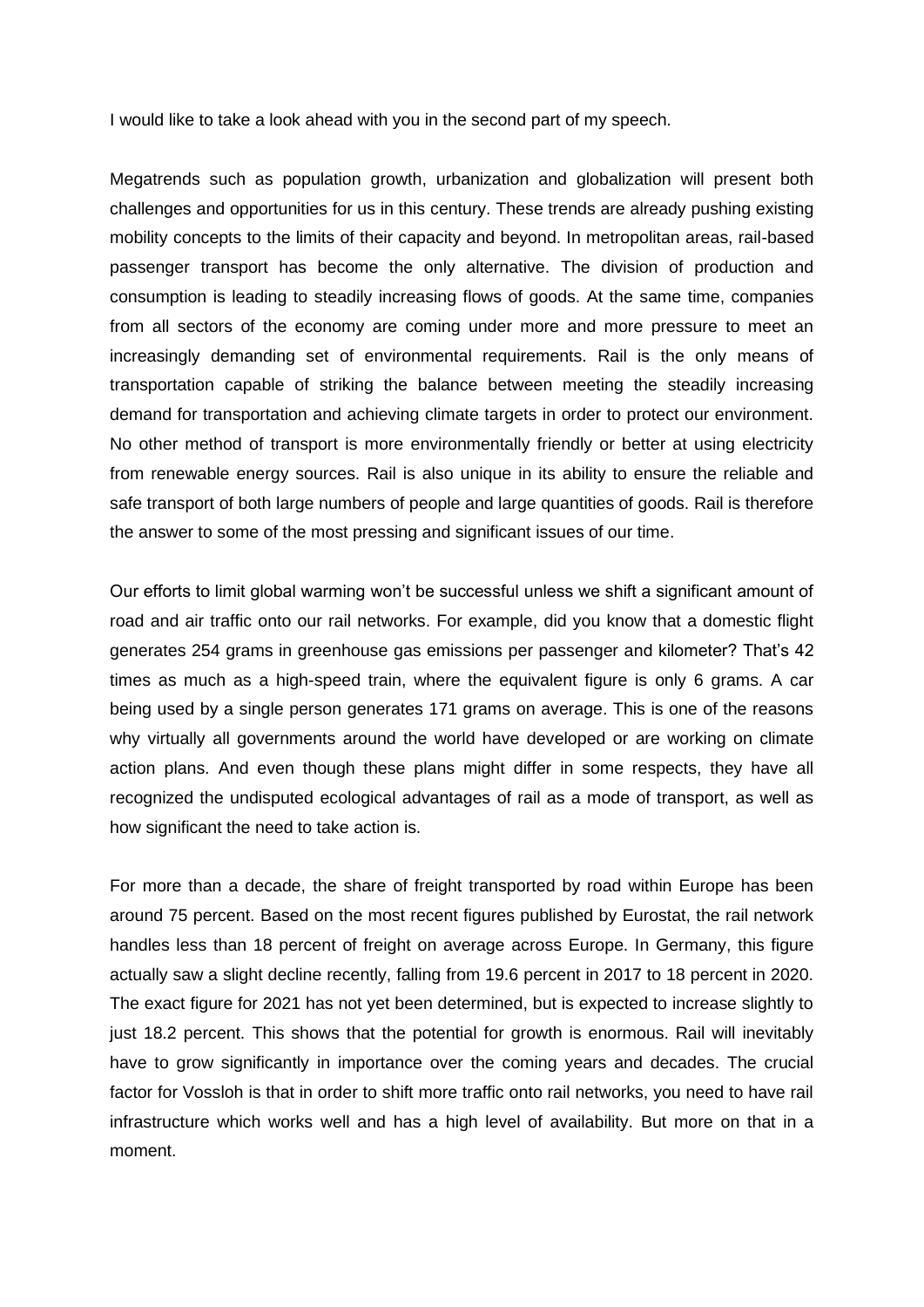No matter where you look in the world, the political will to promote and expand rail-based mobility is evident. US President Joe Biden has recently announced a huge infrastructure package and pledged to invest around \$90 billion in public transit transportation and another \$66 billion in long-distance passenger transport. China plans to further expand its high-speed rail network mentioned earlier from its current size of 40,000 kilometers to 70,000 kilometers by 2030. Australia has announced plans to invest more than €15 billion in rail infrastructure projects. Italy is planning to invest above €25 billion in rail infrastructure by 2026. Countries in Eastern Europe have earmarked around €6 billion for projects like the "Rail Baltica" rail link, which will run from Warsaw to Kaunas, Riga and Tallinn and then on to Helsinki. Deutsche Bahn is sticking to its "Strong Rail" umbrella strategy and expects the number of passengers on its long-distance routes to double to over 260 million people a year. DB Cargo's traffic figures are expected to go up by 70 percent, with network capacity increasing by 30 percent. The German government has committed to providing Deutsche Bahn with yearly €8.6 billion by 2030 under the applicable third service and financing agreement. This represents an increase of 54 percent over the previous agreement. Billions more will be spent on expanding Deutsche Bahn's digitization projects.

However, simply building new rail lines will only get us part of the way to shifting more traffic onto the railways in the short and medium term. The reasons are obvious. It's too expensive and too lengthy, and we don't have enough space, particularly in Europe's urban areas. Ultimately, the only option we have is to fall back on our existing rail networks and use them more intensively. This will increase the level of wear and tear on our rail networks. Vossloh stands to benefit either way – be it through the construction of new lines, shorter replacement intervals for components on existing lines due to wear, or the use of increasingly intelligent maintenance models aimed at increasing track availability. We put our customers in a position to put more traffic on the railway network. Our tailored track solutions make a major contribution to sustainable, green mobility. Our uniquely broad portfolio of products and services, coupled with our digital expertise, innovative spirit, and market access, give us a decisive advantage in the international market. Both Vossloh's current and future economic success are based on these pillars.

However, even though we are currently in an excellent position, we must not rest on our laurels. After all, if we simply stand still we will be overtaken by the competition and fall behind. That's why we remain committed to implementing our Group strategy. I presented this strategy in detail at last year's Annual General Meeting.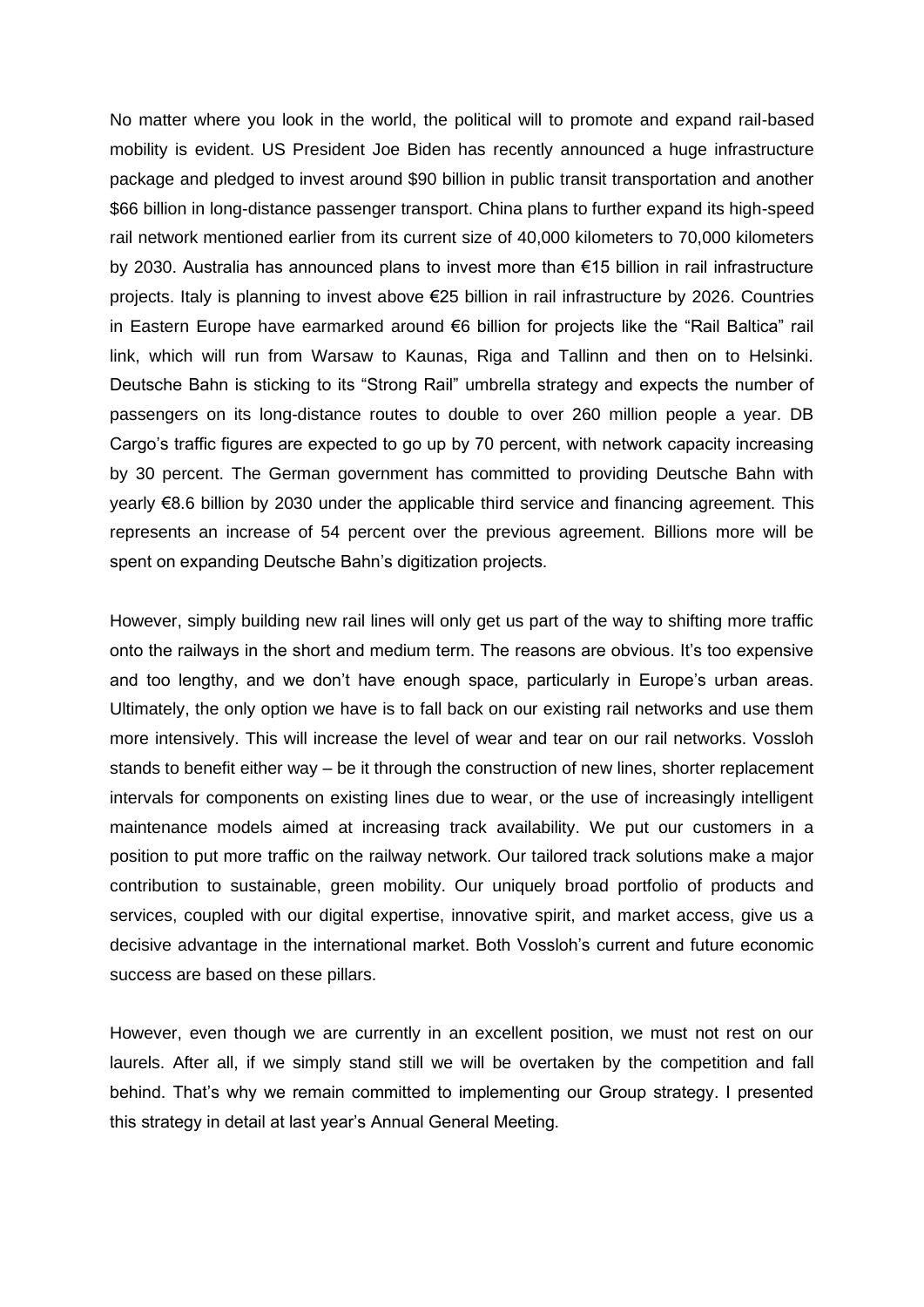Therefore, one part of our strategy is to strengthen our existing business, as this makes up the core of our company and will be a key component of our business models in future. The digitalization trend in the rail infrastructure sector will not threaten or drive away our existing business. After all, trains will continue to run on rails and will continue to need switches and ties. Rail infrastructure will still require maintenance. Using sensors to gather data, deploying algorithms and harnessing the insights that we gather from them will put us in a position to develop even better products and make maintenance even more efficient. If you want to draw accurate conclusions from condition data, you need a good understanding of the complex interplay between the components of the rail infrastructure. Anyone who wants to develop tailored maintenance solutions has to understand the entire portfolio of relevant maintenance technologies. Our customers don't need anyone to point out problems to them. They need a partner who will solve their problems. In order to strengthen our crucial existing business, we have set ourselves four goals: continuously reducing our production costs, increasing our sales volumes, adding complementary products and services to our range, and focusing on a small number of innovations that create value directly. In the first part of my speech I told you about our lead factory for rail fastening systems in Werdohl. This provides an example of how we have reduced our production costs, while also recapturing our leading position in the German market. We added complementary products and services to our range through the acquisition of ETS Spoor in the Netherlands and added a trading business to our range of offerings. The topic I haven't mentioned yet is innovation. Our engineers have been developing a fully recyclable composite tie for a number of years. And now, at last, the time has come. After a series of extensive and extremely successful tests in many countries around the world, this product is going into mass production. The Executive Board and Supervisory Board made this landmark decision just a few weeks ago. It is a prime example of innovation that creates value and an extremely useful addition to our product range. And I can promise you one thing right now, ladies and gentlemen: This product will give the competition a headache and is an important milestone in our development as a company.

Let's turn our attention to our service business. We already offer our customers a comprehensive range of services. For example, we manufacture long-rails at a number of welding plants and deliver them to our customers' building sites as required. We use our own fleet of around 500 transport vehicles to transport these long-rails. In the first part of my speech I mentioned Deutsche Bahn's major Hamburg-Berlin project as an example. We also deliver pre-assembled switches or switch components to our customers' construction sites in specially designed trolleys to make the installation process as fast and efficient as possible. We also offer our customers a comprehensive range of services in the field of corrective and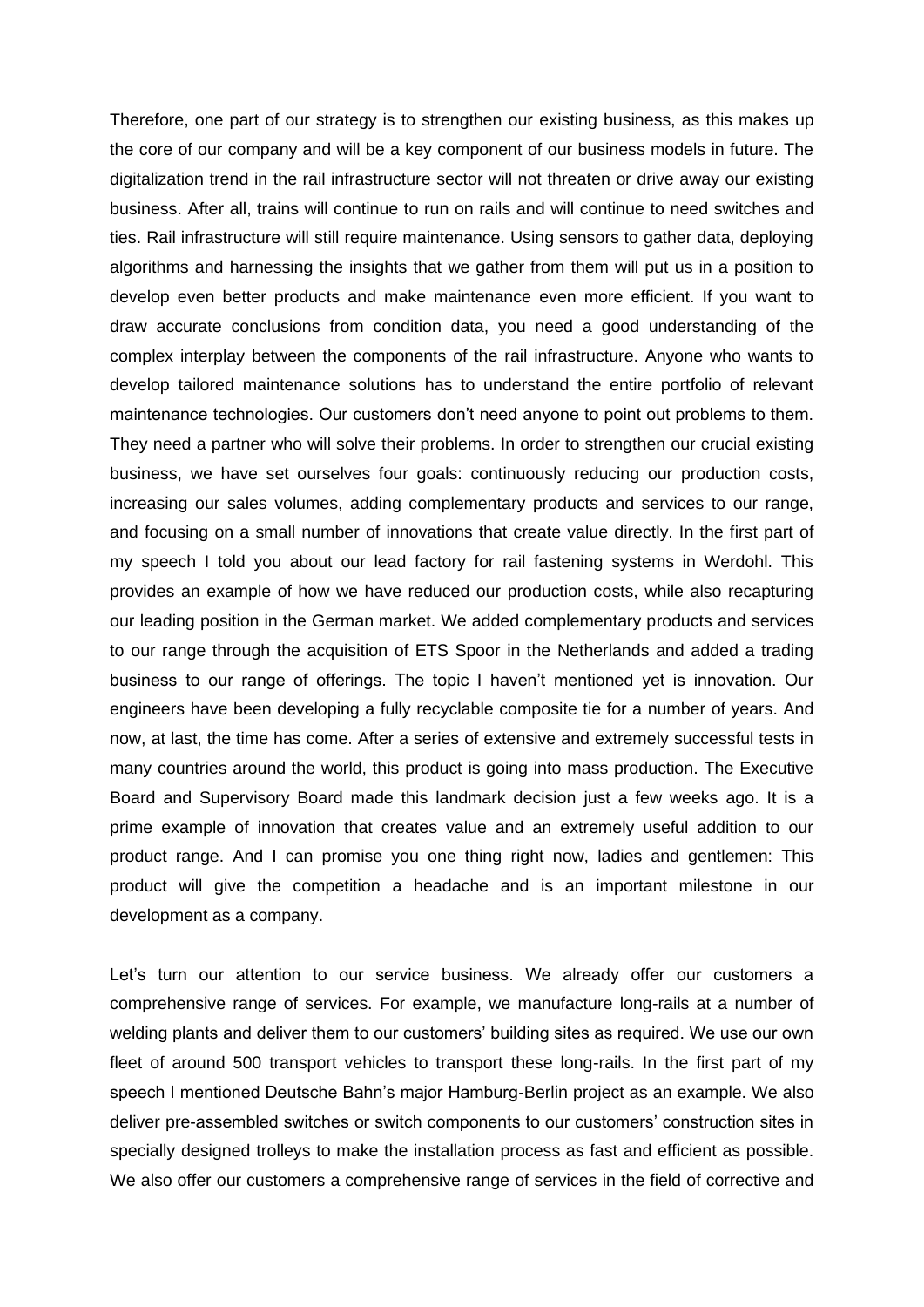preventive maintenance. From milling to high-speed grinding to switch servicing. And it is precisely this diversity that is one of the keys to our sustainable success. Different maintenance technologies address different situations. Each of these technologies is particularly efficient in a certain area, and the increasing importance of efficiency in maintenance can hardly be overestimated. After all, traditional maintenance prevents customers from using a certain route for a certain period of time. The line is not available. Inefficient maintenance therefore has several undesirable effects for the customer. Disruptions due to unplanned outages, reduced availability due to stoppages being longer than absolutely necessary, the premature depletion of wearing parts, and even lasting damage to track components due to the use of technology that is not fit for purpose. When you consider the fact that the amount of rail traffic will inevitably grow in the future, the importance of our services and their strategic relevance becomes obvious. Putting significantly more traffic on rails will exponentially increase wear and tear and the need for maintenance, while at the same time significantly shortening the amount of time available to do the work involved. This is decisive regarding whether shifting traffic to rail networks will remain an eco-friendly fantasy, or will it be a sustainable reality? Given the importance of the issue, customers need a highly professional partner who understands the track and can offer integrated solutions from a single source. And Vossloh can do that better than anyone else.

This is where our growing digital expertise comes into play. The ability to use sensors to gather data about the condition of the track or individual rail components and derive relevant information from this data is revolutionizing maintenance. This is a trend that admittedly took a few years to make its mark in the rail industry. Data can be gathered directly from trackbased sensors or from rail vehicles while they are running over the track. I already told you at the beginning about our switch monitoring pilot project in Sweden. This is a great example of how track-based sensor technology can be used for maintenance. Alternatively, our smart HSG-City – which is now in use in France and Italy – is an excellent example of vehiclebased measurement technology. These machines send us valuable information about track conditions "en passant" in the truest sense of the word. And this brings me full circle to my remarks about the efficiency of maintenance. Being efficient doesn't just mean being fast; it also means being effective and in line with requirements. The future of maintenance will be based on the actual condition of the infrastructure and forecasting. This creates the basis for completely new business models, including lifecycle contracts that include both track components and their maintenance. These, ladies and gentlemen, are the major challenges facing our industry. And these challenges will separate the wheat from the chaff in our competitive environment over the coming years. We at Vossloh will drive these developments forward and ultimately benefit from them.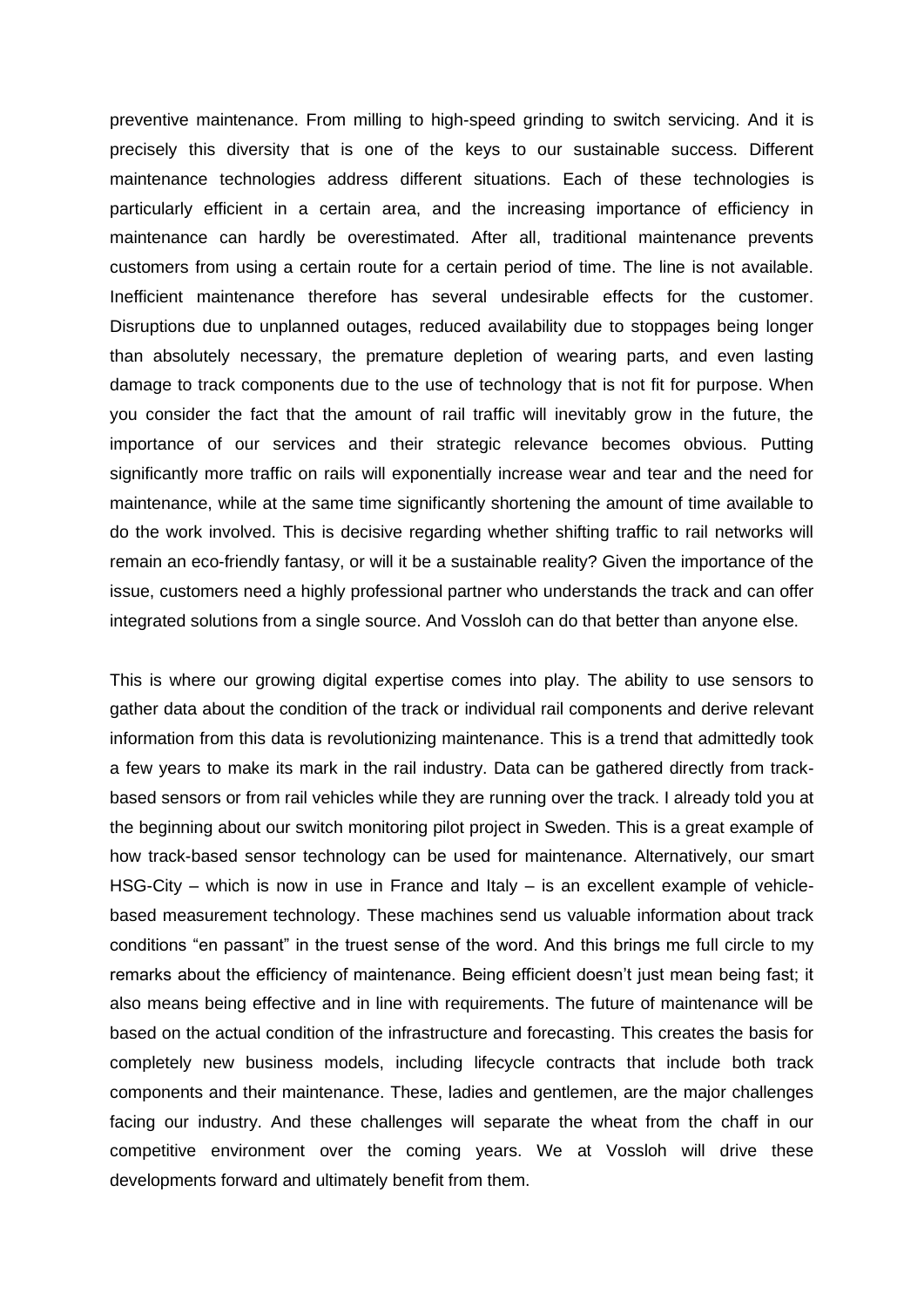In my brief review of the year in the first part of my speech, I spoke of how we as a company are part and parcel of the societies in which we do business. Our understanding of good corporate governance extends much further than simply focusing on short-term profit and strengthening our competitive position in a narrow sense. We are convinced that truly successful companies base their decisions and behavior on a number of different economic, social and ecological factors.

As a company, we have a responsibility to look after the well-being of society, make a positive contribution and preserve the livelihoods of future generations. For that reason, I would like to return to the subject of sustainability at this point. We have incorporated this extremely complex topic as a central component of our corporate strategy and have put it at the heart of our value system. We are not concerned with sustainability because it is "en vogue" at the moment; it is something we are genuinely concerned about and an area where we have a duty to take action. Sustainability is also becoming an increasingly important factor in the decision-making processes of employees, customers and investors. I already mentioned our hybrid note and the increasing relevance of sustainability in tenders.

We have been recognized by several independent rating agencies for our progress in this area. For example, we currently hold a prime rating with ISS ESG alongside a silver rating from Ecovadis, placing us in the top 10 percent in the industry according to both agencies. We have also received an A rating from MSCI ESG Research, confirming our above-average performance in the area of sustainability. Another criterion for the assessment of Vossloh's sustainability performance is the extent to which we have been certified in accordance with internationally recognized norms and standards. The vast majority of Vossloh units are certified in accordance with relevant ISO, OHSAS or comparable national standards in the areas of quality, environment, energy efficiency or occupational health and safety and have established systems to manage these areas. At the end of 2021, around 98 percent of Vossloh employees were employed by a certified unit.

In this context, I would like to briefly address a related topic that has occupied us in the past year and will continue to do so in the future: the EU taxonomy. The 2021 fiscal year marks the first year in which we have an obligation to comply with the European Union's Taxonomy Regulation as part of our reporting process. The EU taxonomy provides a standardized classification system for environmentally sustainable economic activities. During the first reporting period, we were immediately able to report 100 percent of our sales revenues as taxonomy-eligible – an outstanding achievement. In order for Vossloh's sales revenues to be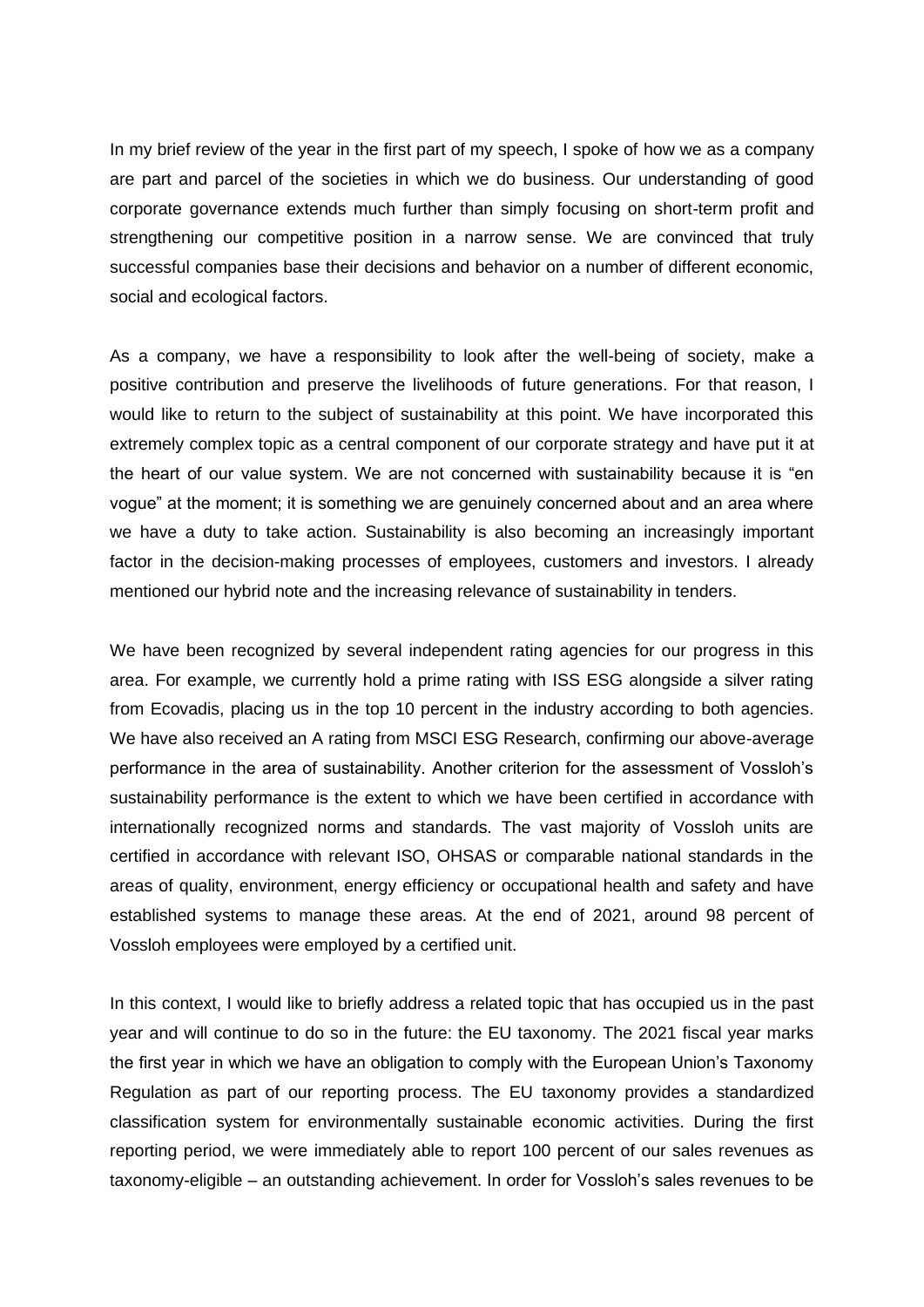classified as taxonomy-aligned, they have to be related to electrified rail lines. As I'm sure you will understand, this is something that is out of our control. Nevertheless, we have determined that an impressive 62 percent of our sales revenues meet this standard. I would here ask you to permit me a digression. There is no question at all that rail lines are significantly more environmentally friendly than any other means of transporting passengers and freight, regardless of whether they are electrified or not.

Notwithstanding our successes to date, we are working tirelessly to continuously improve our performance in the area of sustainability. During the 2021 fiscal year, we developed and introduced a Group-wide sustainability guideline that defines the principles and organizational framework for all of Vossloh's activities in the context of sustainability. We also added additional detail to our sustainability strategy. Subsequently, we identified seven focus areas on the basis of a materiality analysis. These are the areas that we will be working on closely in order to achieve specific goals. In addition to environmental and climate protection, these areas include occupational health and safety, human resources management, sustainable supply chains, sustainable products and services and social responsibility.

One of our stated goals is to be climate-neutral by 2030. This means that we aim to reduce the total sum of our own emissions of greenhouse gases and emissions related to supplied energy – our Scope 1 and Scope 2 emissions – to zero within the next eight years. We also want to increase the share of sustainable strategic sourcing volume to 90 percent by 2025. Another target relates to consistently reducing the number of workplace accidents, which I believe is one of our fundamental obligations to our employees.

Ladies and gentlemen, as we near the end of my speech, I would now like to briefly touch on our expectations regarding the Vossloh Group's financial performance in the current 2022 fiscal year. In recent years, we have done our utmost to strengthen your Company, Vossloh, and to make it resilient in the face of crises. Our impressive performance in 2020 and 2021 despite the impact of the pandemic show that we have been extremely successful in this endeavor. Our order books are full and we are in a strong position in every respect. In addition, our strategy has set us on course for sustainable profitable growth over the coming years. Major megatrends will remain significant drivers of our success as a company for years and decades to come.

However, not even Vossloh can compensate indefinitely for the enormous burden caused by the increased price of materials, in particular steel and plastic, energy and logistics services, some of which are still trending upwards. The extreme nature of these situations is pushing